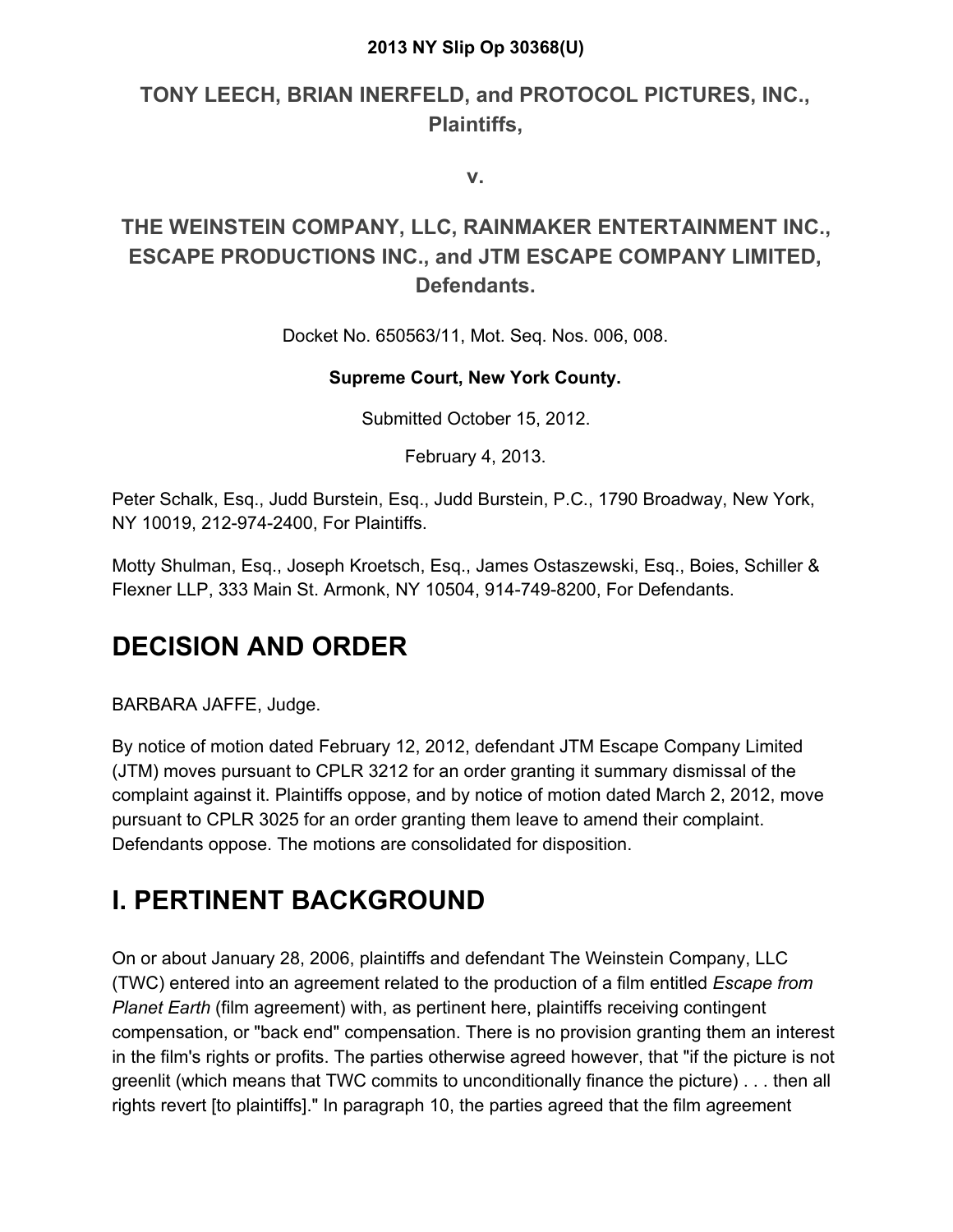would be governed by California law. (Affidavit of Marvin Peart, dated Jan. 18, 2012 [Peart Affid.], Exh. B).

Thereafter, TWC sought financing for the film, and on April 17, 2010, with two non-parties, Escape Films TWC, LLC (Escape Films) and Weinstein Global Film Corp. (Weinstein Global), entered into a Funding and Security Agreement with JTM by which JTM agreed to provide financing for the film (security agreement). As consideration for JTM's funding obligations, TWC agreed to pay JTM 25 of the film's gross receipts and 100 percent of all foreign gross receipts. As pertinent here, the security agreement also provides that:

In order to secure the obligations of TWC that would trigger an Event of Default, TWC and Weinstein Global hereby grant JTM a continuing first priority senior security interest in all of TWC's and Weinstein Global's respective right, title and interest in all of TWC's and Weinstein Global's now owned or hereafter acquired personal property and interests in personal property relating to the film (the "Collateral"). Without in any way limiting the generality of the foregoing, the Collateral shall specifically include . . .

xiv. All proceeds of, products of, or accessions or additions to, any and all of the foregoing Collateral.

(*Id.,* Exh. A).

The security agreement references the existence of the film agreement, providing that: "JTM hereby approves payment of the contingent compensation as set forth in [the film agreement])." The security agreement also includes a provision that it is governed by and construed in accordance with California law. (*Id.*).

On June 16, 2010, JTM perfected its security interest by filing UCC Financing Statements with the Delaware Department of State. Each Statement describes the collateral as follows:

All of Debtor's right, title and interest of every kind and nature whatsoever, wherever located or situated and whether now owned, presently existing or hereafter acquired or created, in and to that certain motion picture currently entitled "Escape From Planet Earth" (by whatever title such motion picture may hereafter become known), based on the screenplay dated July 8, 2006 and written by [plaintiffs], and all other collateral more thoroughly described in Schedule A attached hereto and incorporated herein by this reference.

The debtors listed are TWC, Escape Films, and Weinstein Global. (*Id.,* Exhs. C, D, E).

The film was never completed or released. On or about March 2, 2011, plaintiffs commenced the instant action, seeking as to JTM a declaratory judgment, alleging as follows:

(1) Plaintiffs contend that their contractual rights to share in the profits from [the film] are superior to JTM's alleged security interest in the profits from the film;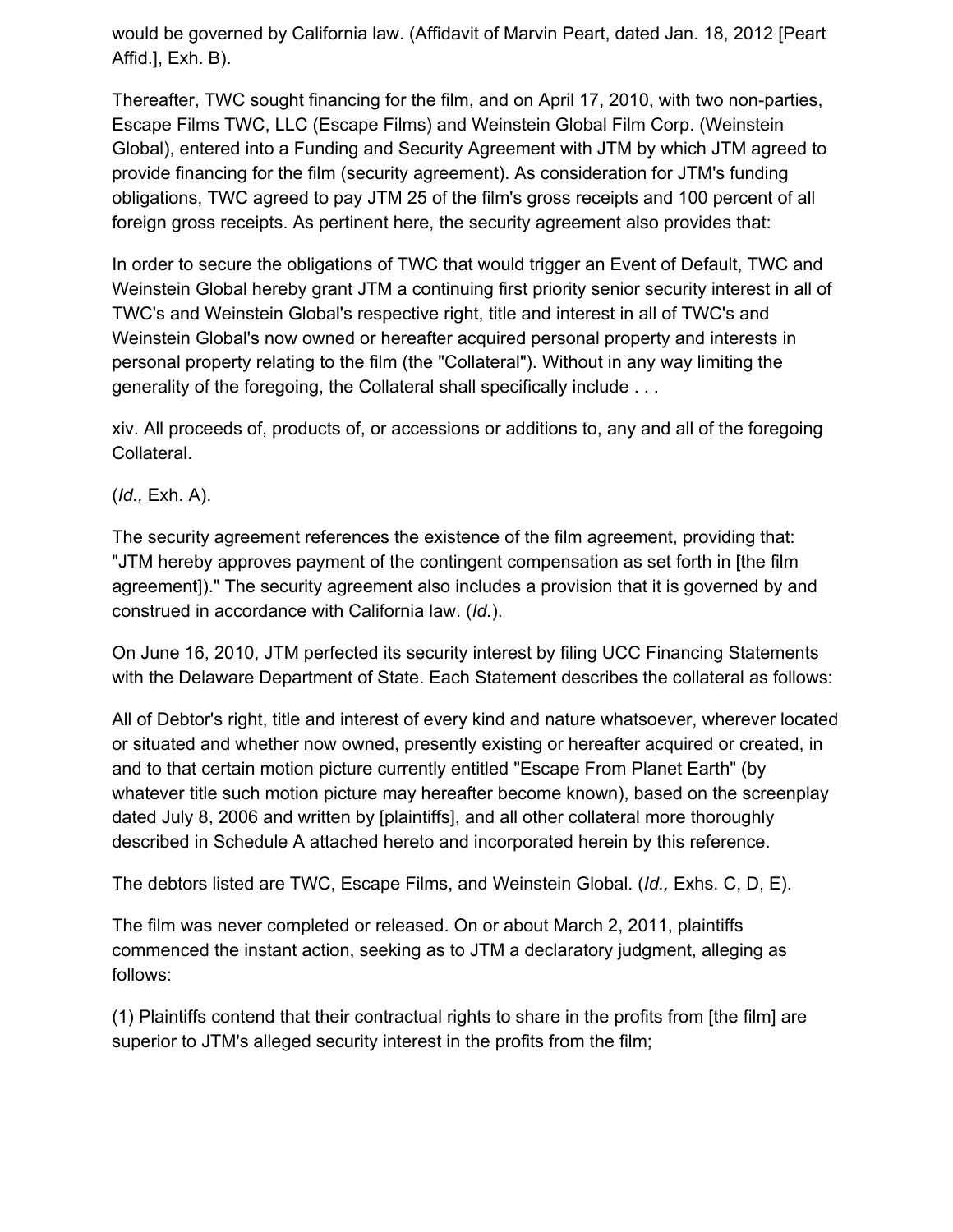(2) Upon information and belief, JTM does not recognize that Plaintiffs' contractual rights to share in the profits from [the film] are superior to JTM's alleged security interest;

(3) A justiciable controversy has therefore arisen as to whether JTM's alleged security interest is superior to Plaintiffs' contractual rights to share in the profits from [the film];

(4) Plaintiffs have no adequate remedy at law and the equities favor them; and

(5) Plaintiffs are therefore entitled to a judicial declaration that Plaintiffs' contractual rights to share in the profits from [the film] are superior to JTM's alleged security interest.

Plaintiffs also allege, as pertinent here, that pursuant to the film agreement, they are entitled to at least 20 percent of the film's adjusted gross profit. (*Id.,* Exh. F).

In its answer, JTM contends that as the security agreement references its approval of the payment of profits to plaintiffs as set forth in the film agreement, there is no inconsistency between its rights under the security agreement and plaintiffs' claimed rights under the film agreement. (*Id.,* Exh. G).

# **II. MOTION FOR SUMMARY JUDGMENT**

# **A. Contentions**

JTM argues that no actual dispute or justiciable controversy exists between it and plaintiffs as plaintiffs' claim that JTM does not acknowledge their contractual rights to the film is baseless given JTM's approval of the contingent compensation provision in the film agreement. They maintain that there is nothing inconsistent between the parties' asserted rights as plaintiffs claim entitlement to 20 percent of the film's adjusted gross profit and JTM is entitled to 25 percent of the film's gross receipts, equaling less than 100 percent of the profits, and thus there should be funds to pay both of them. (Mem. of Law, dated Feb. 15, 2012 [Feb. Mem.]).

Moreover, JTM argues that even if there is a justiciable controversy, it is too remote and unlikely to warrant declaratory relief, as any controversy as to whose rights are superior arises only if: (1) the film is released; (2) the film earns enough money to entitle plaintiffs to the contingent compensation; (3) TWC fails to pay plaintiffs the compensation; and (4) TWC instead pays JTM the compensation. As the film has not been completed or released, JTM maintains that it is highly likely that no actual dispute will ever arise. (*Id.*).

JTM also contends that, in any event, its perfected security interest is superior to plaintiff's claimed interest as the film agreement grants them no security interest in any of the film proceeds but entitles them to compensation only if the contingency is met. Thus, plaintiffs may not sue JTM for money allegedly owed by TWC and cannot enforce their rights against a third party such as JTM. (*Id.*).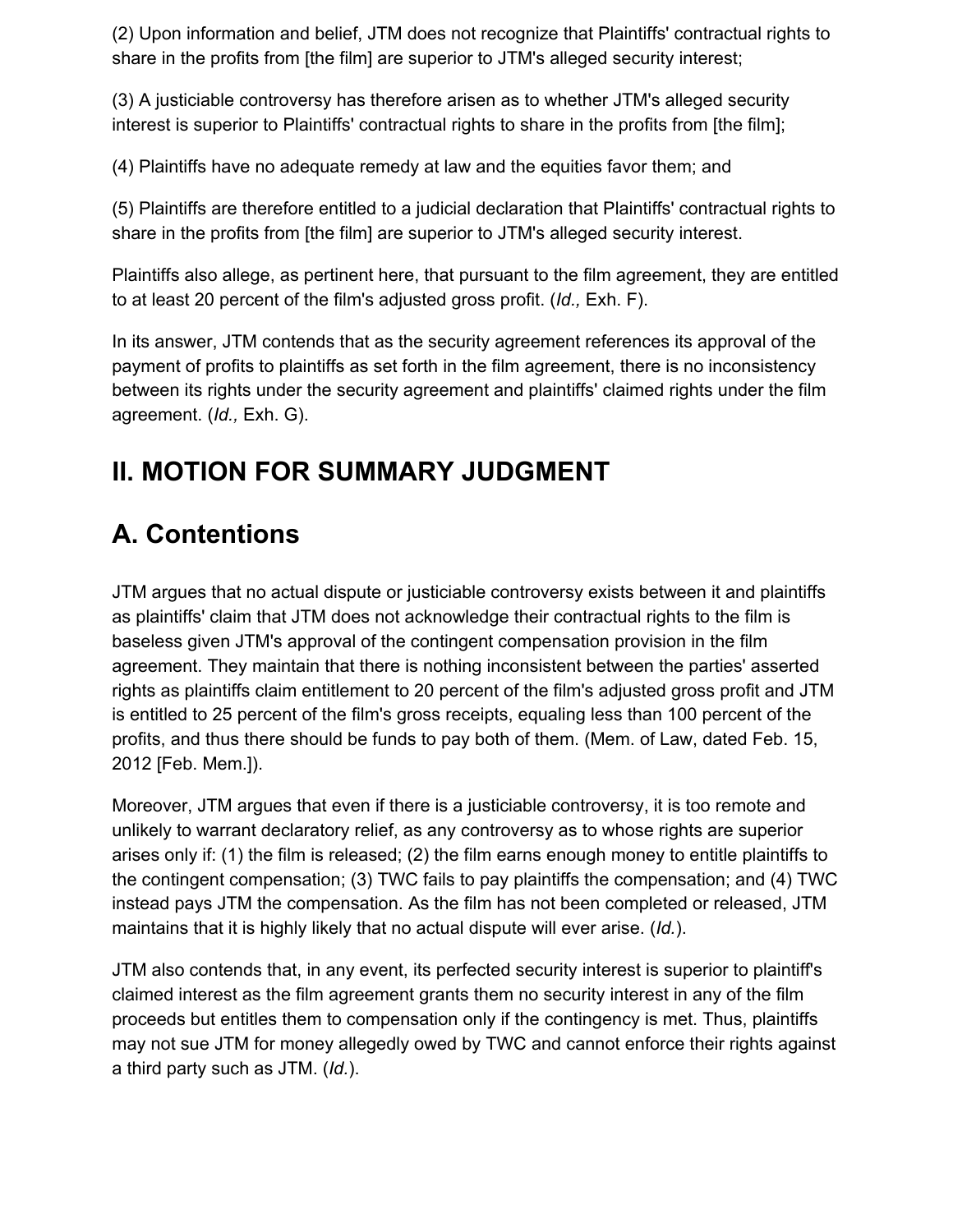Plaintiffs argue that their rights under the film agreement conflict with JTM's rights under the funding agreement, and that as the film will likely be released, a dispute as to the parties' respective rights will likely arise. They also contend that JTM's assertion that its rights are superior to plaintiffs' undercuts its argument that there is no justiciable controversy. In the alternative, plaintiffs assert that their proposed amendment of their complaint to add a cause of action for tortious interference renders moot JTM's arguments. (Mem. of Law, dated May 8, 2012).

According to plaintiffs, there exists additional discovery materials which may be helpful in opposing JTM's motion, such as communications between the parties, including but not limited to internal JTM and TWC communications concerning the agreements at issue, as well as depositions of JTM and TWC principals and employees. (Affirmation of Peter B. Schalk, Esq., dated May 8, 2012 [Schalk Aff.]).

## **B. Analysis**

A cause of action for a declaratory judgment requires that an actual and justiciable controversy exists between the parties. (CPLR 3001; 43 NY Jur 2d, Declaratory Judgments § 21 [2012]). Absent a genuine dispute, such as one involving a right that is clear and not attacked or is conceded by the defendant, the court is precluded as a matter of law from issuing a declaratory judgment. (43 NY Jur 2d, Declaratory Judgments § 22). Moreover, there is no justiciable controversy premised upon the occurrence of a future event beyond the parties' control which may not occur. (*Id.* at § 28; *Cuomo v Long Is. Light Co.,* 71 NY2d 349 [1988]). "The threat of a hypothetical, contingent, or remote prejudice to a party does not represent a justiciable controversy." (*Enlarged City School Dist. of Middletown v City of Middletown,* 96 AD3d 840 [2d Dept 2012]). A dispute matures into a justiciable controversy when a party receives notice that another party is repudiating his or her rights. (*Zwarycz v Marnia Constr., Inc.,* \_\_\_ NYS2d \_\_\_, 2013 NY Slip Op 00201 [2d Dept 2013]).

Here, plaintiffs seek a declaration that their rights to profits from the film are superior to those of JTM's even though the film has not yet been developed and no profits have been earned. Consequently, the issue of who has superior rights to those profits depends on future events that may never occur, especially since plaintiffs and defendants have ceased working together on the film and plaintiffs' right to compensation is, in any event, contingent on various factors, such as the amount of profits earned, TWC's failure to pay them their alleged share of the profits, and TWC's payment of the profits to JTM.

Similarly, in *Estate of Brown v Pullman Group,* the Appellate Division, First Department, held that a lender's claim for a declaration that a proposed financing transaction between a performer and third party, if consummated, would have breached the agreement the lender had with the performer, did not present a justiciable controversy as the financing transaction did not go forward and was abandoned. (60 AD3d 481 [1st Dept 2009], *lv denied* 13 NY3d 789; *see eg ABN Amro Bank, N.V. v MBIA Inc.,* 81 AD3d 237 [1st Dept 2011], *affd on other grounds* 17 NY3d 208 [plaintiffs sought judgment declaring that if other parties defaulted in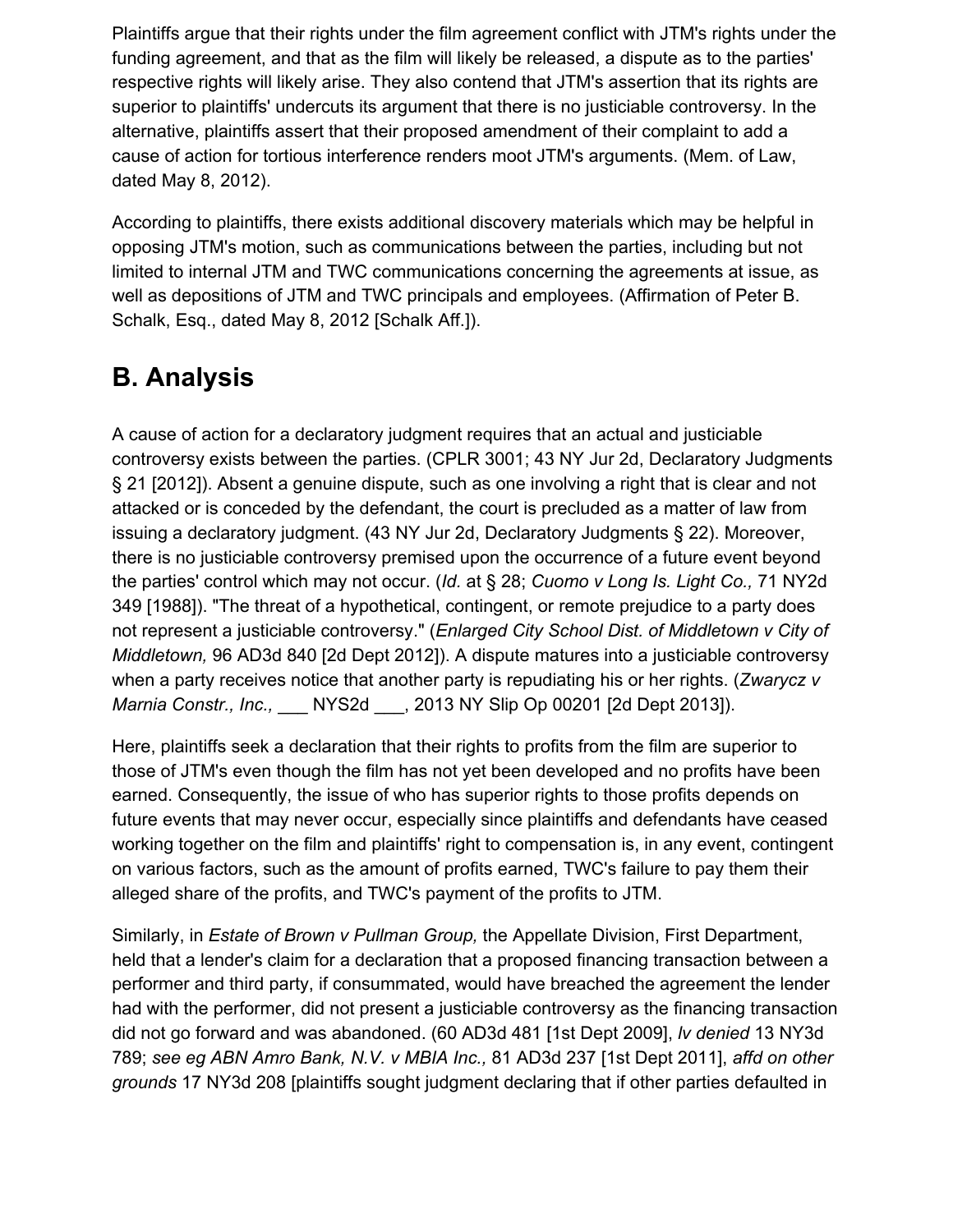future on plaintiffs' insured securities, they could look to defendants to satisfy their insurance claims; in essence, plaintiffs sought advisory opinion premised on future events not in defendants' control and thus speculative and not the proper subject of declaratory judgment claim]; *Bolt Assocs. v Diamonds-In-The-Roth, Inc.,* 119 AD2d 524 [1st Dept 1986] [plaintiffs sought judgment to determine whether revenues received from tenants would be subject to certain classification once premises were converted to cooperative; as conversion had not yet occurred and may never occur, conversion itself and potential revenues were hypothetical and there was no justiciable controversy]; *see also Sutton Madison, Inc. v 27 E. 65*th *St. Owners Corp.,* 68 AD3d 512 [1st Dept 2009] [claim for declaratory judgment dismissed as moot as relief sought would become effective only upon occurrence of future event that may not occur]; *Town of Coeymans v City of Albany,* 237 AD2d 856 [3d Dept 1997], *lv denied* 90 NY2d 803 [claim seeking declaration as to validity of local laws related to construction of landfill dismissed as premature as there was high degree of uncertainty whether construction would ever occur]; *Charney v N. Jersey Trading Corp.,* 172 AD2d 390 [1st Dept 1991] [there was no justiciable controversy where shareholder sought to settle dispute over ownership of shares when ownership was not yet in dispute]; *see also Uhlfelder v Weinshall,* 47 AD3d 169 [1st Dept 2007] [declaratory relief premature as application for new license may not be granted, and even if granted, applicant would not necessarily be subject to specific requirement at issue]).

Absent any specifics as to the discovery sought relating to their claim, there is no basis for denying JTM's motion pursuant to CPLR 3212(f). (*See Nascimento v Bridgehampton Constr. Corp.,* 86 AD3d 189 [1st Dept 2011] [defendant failed to set forth basis for claim that further discovery would lead to additional relevant evidence]). And, that JTM addressed, in the alternative, the merit of plaintiffs' claim does not constitute an admission that it is justiciable.

## **III. MOTION TO AMEND AS TO JTM**

# **A. Contentions**

Plaintiffs seek leave to amend their complaint to add a claim against JTM for tortious interference with contract against JTM based on the facts set forth in their cause of action for a declaratory judgment in addition to their allegation that the film agreement is an enforceable contract between TWC and them and thus, JTM tortiously interfered with it, thereby causing them to suffer damages. (Affirmation of Peter B. Schalk, Esq., dated Mar. 2, 2012 [Schalk Mar. Aff.], Exh. A). They assert that JTM was aware of the film agreement before it entered into the funding agreement with TWC, and thus knew that under its terms, if TWC did not unconditionally finance the film, the rights in the film would revert to plaintiffs. As JTM nevertheless decided to finance TWC in exchange for receiving a secured interest in the film's profits, it thereby caused TWC to breach the film agreement by entering into the finding agreement and rendering their reversionary rights secondary to JTM's secured interest in the film. (Mem. of Law, dated Mar. 2, 2012 [March Mem.]).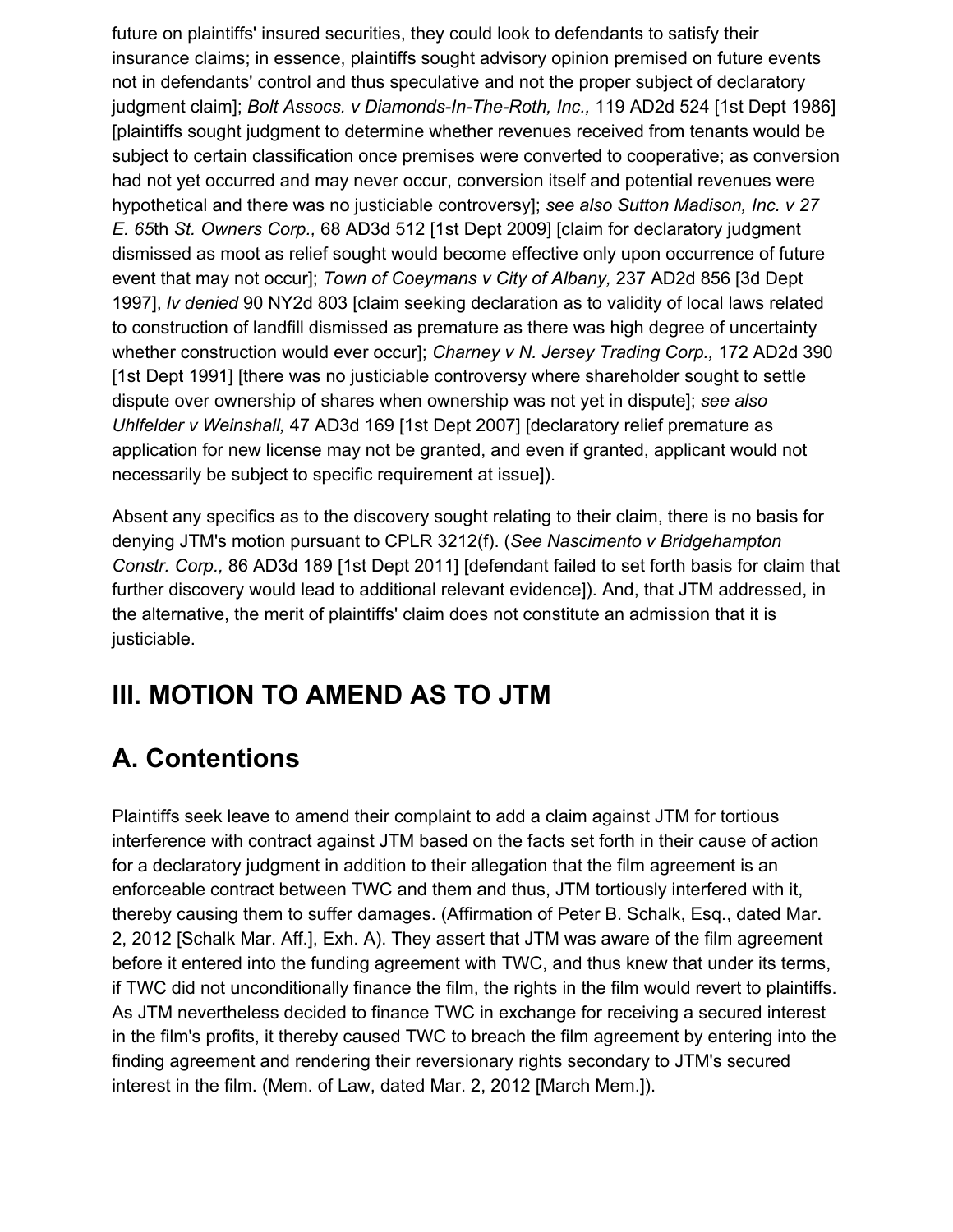According to defendants, there is nothing in the film agreement that prohibits TWC from borrowing money to fund the film, as its obligation to "unconditionally finance" does not limit it in terms of how the film would be financed. They observe that there is no allegation or evidence that JTM induced or intentionally procured TWC's alleged breach, that JTM's mere awareness of the film agreement is insufficient, and that it is undisputed that TWC approached JTM to provide financing, not the other way around. (Mem. of Law, dated May 8, 2012 [May Mem.]).

In reply, plaintiffs contend that the phrase "unconditionally finance" is ambiguous and that extrinsic evidence may be used to discern its meaning, and that they need not show that JTM intentionally induced TWC's breach but only that its agreement with TWC breached TWC's agreement with plaintiffs. (Reply Mem., dated May 23, 2012 [Reply Mem.]).

# **B. Analysis**

Pursuant to CPLR 3025(b), a party may amend its pleading at any time by leave of the court, which is "freely given upon such terms as may be just including the granting of costs and continuances." (*Murray v City of New York,* 43 NY2d 400, 404-405 [1977], *rearg dismissed* 45 NY2d 966 [1978]; *Lanpont v Savvas Cab Corp., Inc.,* 244 AD2d 208, 209 [1st Dept 1997]). The factors the court must consider in exercising its discretion are whether the proposed amendment would "surprise or prejudice" the opposing party (*Murray,* 43 NY2d at 405; *Lanpont,* 244 AD2d at 209, 211; *Norwood v City of New York,* 203 AD2d 147, 148 [1st Dept 1994], *lv dismissed* 84 NY2d 849), and whether such amendment is meritorious (*Thomas Crimmins Contracting Co., Inc. v City of New York,* 74 NY2d 166, 170 [1989] ["Where a proposed defense plainly lacks merit, however, amendment of a pleading would serve no purpose but needlessly to complicate discovery and trial, and the motion to amend is therefore properly denied."]; *Ancrum v St. Barnabas Hosp.,* 301 AD2d 474, 475 [1st Dept 2003] [same]).

The elements of a cause of action for tortious interference of contract are: (1) the existence of a valid contract between the plaintiff and a third party, (2) the defendant's knowledge of that contract, (3) the defendant's intentional procurement of the third party's breach of that contract, and (4) damages. (*Chung v Wang,* 79 AD3d 693, 694 [2d Dept 2010]).

Although the first two elements of the claim have been met here, whether TWC breached the film agreement and whether JTM intentionally caused it to do so are in issue.

The term "unconditionally finance" is not defined in the film agreement, and the parties offer competing plausible interpretations of its meaning. Consequently, the term is ambiguous. (*See County of Suffolk v Long Is. Power Auth.,* 100 AD3d 944 [2d Dept 2012] [where contract language is susceptible to more than one reasonable interpretation, it is considered ambiguous]; *see also TIG Premier Ins. Co. v Hartford Acc. & Indem. Co.,* 35 F Supp 2d 348 [SD NY 1999] [pursuant to California law, even if contract appears unambiguous on its face,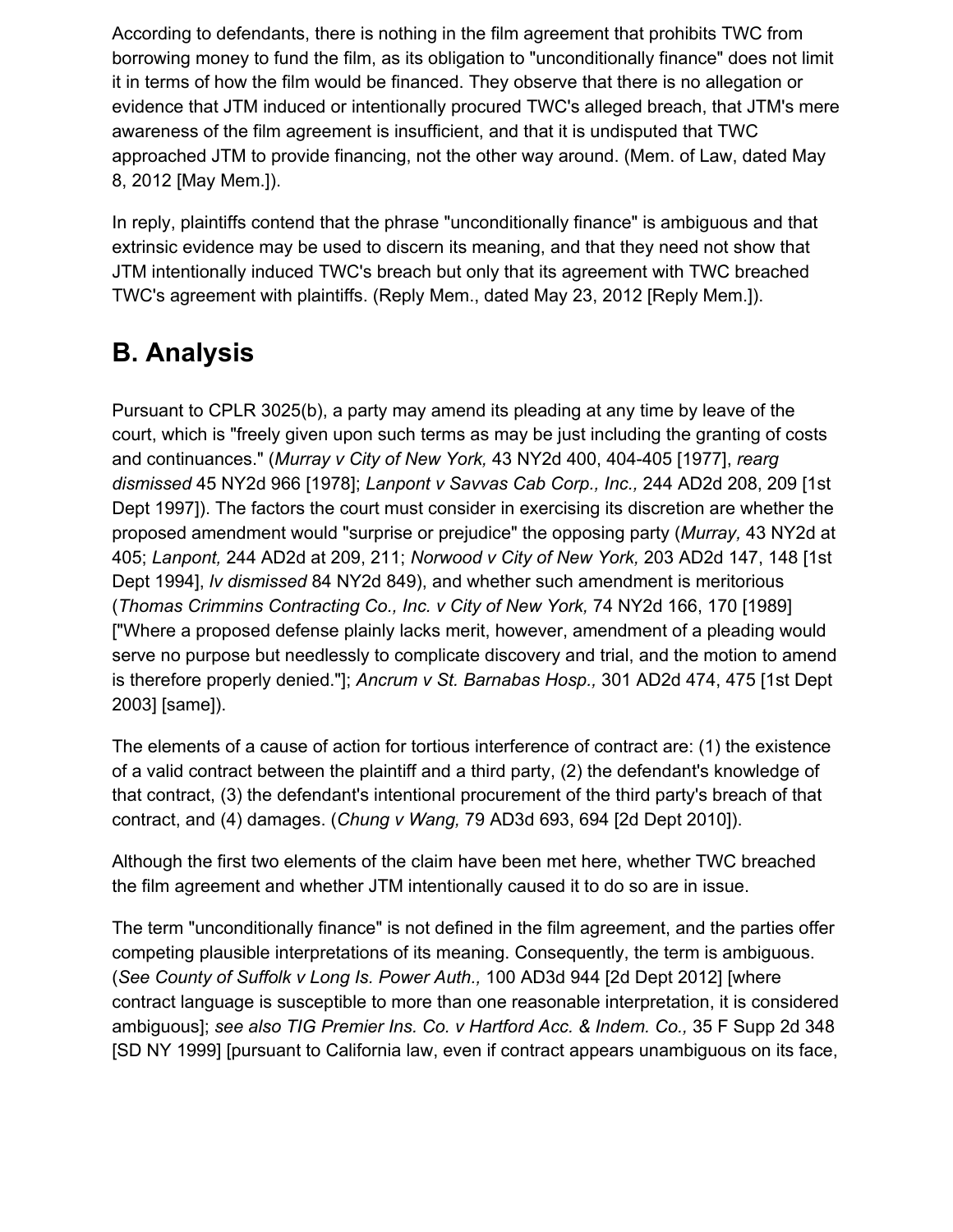ambiguity may be exposed by extrinsic evidence which reveals more than one possible meaning to which language of contract is reasonably susceptible]).

As the term is ambiguous, it may not be resolved here whether TWC breached the film agreement by obtaining financing from JTM. (*See eg Wachter v Kim,* 82 AD3d 658 [1st Dept 2011] [as term in contract was ambiguous, court erred in dismissing breach of contract cause of action]; *Telerep, LLC v U.S. Intern. Media, LLC,* 74 AD3d 401 [1st Dept 2010] [as contracts were ambiguous, claim for tortious interference of contract should not have been dismissed absent development of full factual record]).

However, a claim of tortious interference with a contract also requires a showing that the third-party's interference was improper and/or intentional. (NY Prac, Torts § 3:15 [2012]). Here, plaintiffs allege only that JTM's agreement with TWC to fund the film, in and of itself, caused TWC to breach the film agreement, not that JTM acted improperly or intentionally to procure TWC's breach of the Agreement. (See Restatement [Torts] § 766[n] ["One does not induce another to commit a breach of contract with a third person under the rule stated in this Section when he merely enters into an agreement with the other with knowledge that the other cannot perform both it and his contract with the third person"]).

In a case factually similar to this one, in *AJW Partners, LLC v Admiralty Holding Co.,* the Appellate Division, First Department, held that the plaintiffs failed to state a claim for tortious interference with contract against defendant Admiral Holding Company based on allegations that the Company knew of plaintiffs' security agreements with another defendant but nevertheless entered into a license agreement with the other defendant, despite knowing that the license agreement would constitute a breach of the security agreements between the plaintiffs and the Company. (93 AD3d 486 [1st Dept 2012]; *see also Weiss v Lowenberg,* 95 AD3d 405 [1st Dept 2012] [complaint did not allege that defendant intentionally procured breach of contract]; *Susan D. Fine Enter., LLC v Steele,* 61 AD3d 518 [1st Dept 2009] [same]; *Beecher v Feldstein,* 8 AD3d 597 [2d Dept 2004] [to impose liability for tortious interference, defendant must induce or intentionally procure breach and not merely have knowledge of contract's existence]).

Moreover, an essential element of a tortious interference claim is that the breach of contract would not have occurred but for the defendant's activities (*Cantor Fitzgerald Assocs., L.P. v Tradition N. Am., Inc.,* 299 AD2d 204 [1st Dept 2002], *lv denied* 99 NY2d 508 [2003]), and as it is undisputed here that TWC sought financing from the film from other sources and that it approached JTM, not vice versa, there is no evidence that TWC's alleged breach would not have occurred but for JTM's actions. (*See* NY Prac, Contracts § 21:48 [2012] [if defendant's acts did not procure and were merely incidental to breach, tortious interference claim fails]; *Ferrandino & Son, Inc. v Wheaton Builders, Inc., LLC,* 82 AD3d 1035 [2d Dept 2011] [plaintiff must specifically allege that contract would not have been breached but for the third party's conduct; claim dismissed as plaintiff merely asserted in conclusory manner that party's actions caused other party to breach contract and failed to allege that but for third party's actions, contract would not have been breached]; *Cantor Fitzgerald Assocs., L.P.,* 299 AD2d at 204 [while three of plaintiff's employees breached employment contracts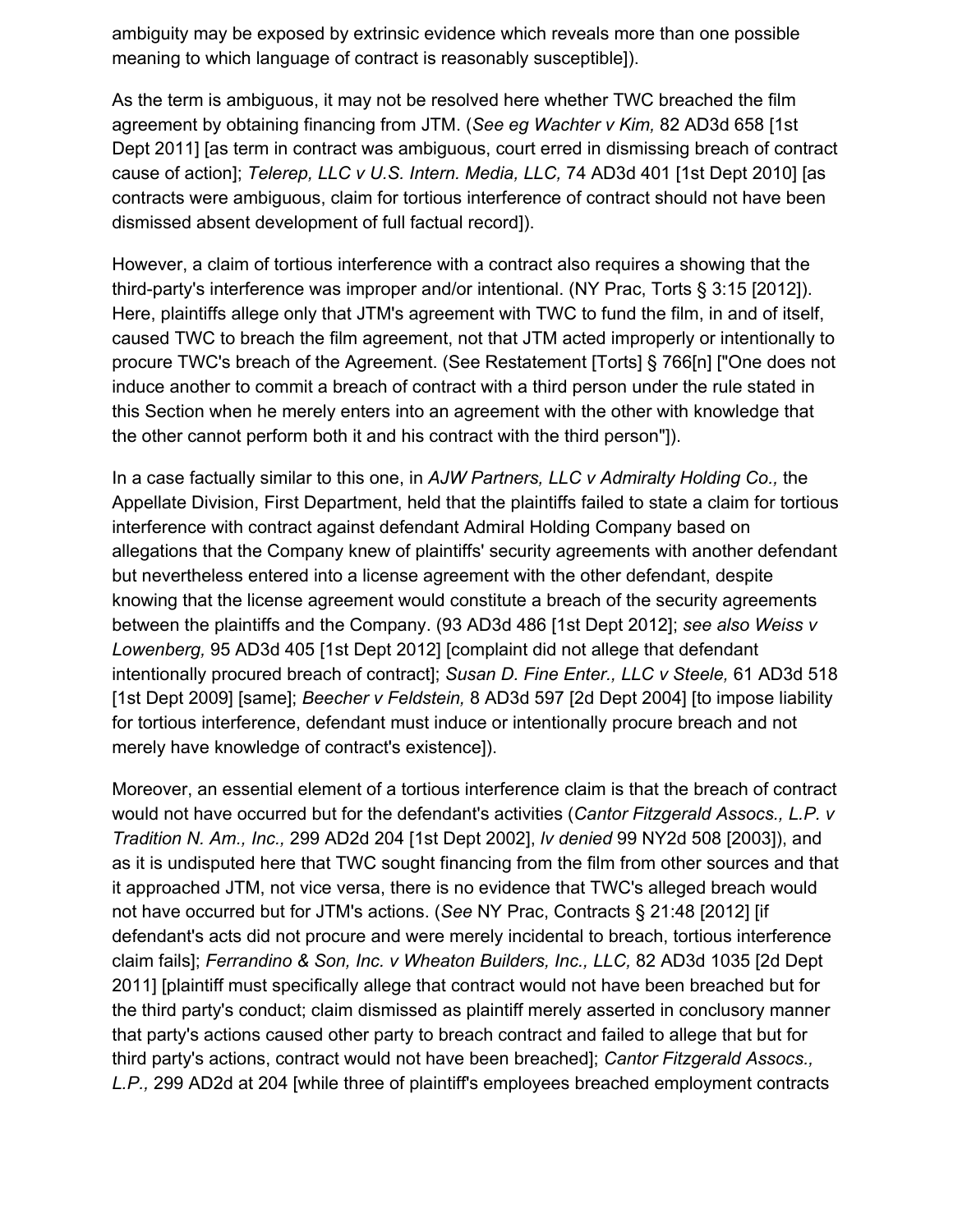and went to work for defendant and defendant knew of contracts, evidence showed that employees were determined to breach contracts and leave plaintiff's employ and actively sought new employment before defendant's involvement]).

For all of these reasons, plaintiffs have failed to establish that their proposed claim against JTM for tortious interference with contract is meritorious. (*Fidelity and Deposit Co. of Maryland v Levine, Levine & Meyrowitz, CPAs, P.C.,* 66 AD3d 514 [1st Dept 2006] [leave to amend is properly denied where proposed amendment lacks merit and is legally insufficient]).

# **IV. MOTION TO AMEND AS TO OTHER DEFENDANTS**

# **A. Breach of the production services agreement (PSA) and of the implied covenant of good faith and fair dealing related to the PSA**

Plaintiffs assert that as part of the discovery exchange in this matter, defendants provided a copy of a Production Services Agreement (PSA) between TWC and Escape Productions, which is a wholly-owned subsidiary of Rainmaker Entertainment, Inc. (Rainmaker), and that the agreement provides them with third-party beneficiary rights to a portion of the money payable by TWC to Rainmaker. They thus seek to amend their complaint to add claims for breach of the PSA and breach of the implied covenant of good faith and fair dealing relating to the PSA against TWC and Rainmaker. (March Mem.).

In the proposed amended complaint, plaintiffs allege that they are third-party beneficiaries of the PSA and that TWC and Escape Productions actions breached their obligations to them under it (breach of contract claim), and that the actions of TWC, Escape Productions, and Rainmaker destroyed, frustrated, and injured their right to receive benefits under the PSA and that they have been damaged in an amount to be determined at trial (breach of the covenant of good faith and fair dealing claim). As to both claims, plaintiffs seek to pierce Rainmaker's corporate veil. (Schalk Mar. Aff., Exh. A).

Defendants maintain that plaintiffs' new allegations are impermissibly vague as they fail to identify any details regarding the contractual duties that were allegedly breached, that plaintiffs are not third-party beneficiaries of the PSA absent any grant therein of rights other than those set forth in the film agreement, and that plaintiffs' claims in seeking to pierce Rainmaker's corporate veil are conclusory and meritless. They observe that TWC was entitled to enter into the film agreement with plaintiffs to produce the film and to enter into the PSA with Escape Productions to provide the animation for the film, and that simply because plaintiffs were hired to produce the film does not mean that they are third-party beneficiaries of any other agreement related to the film. (May Mem.).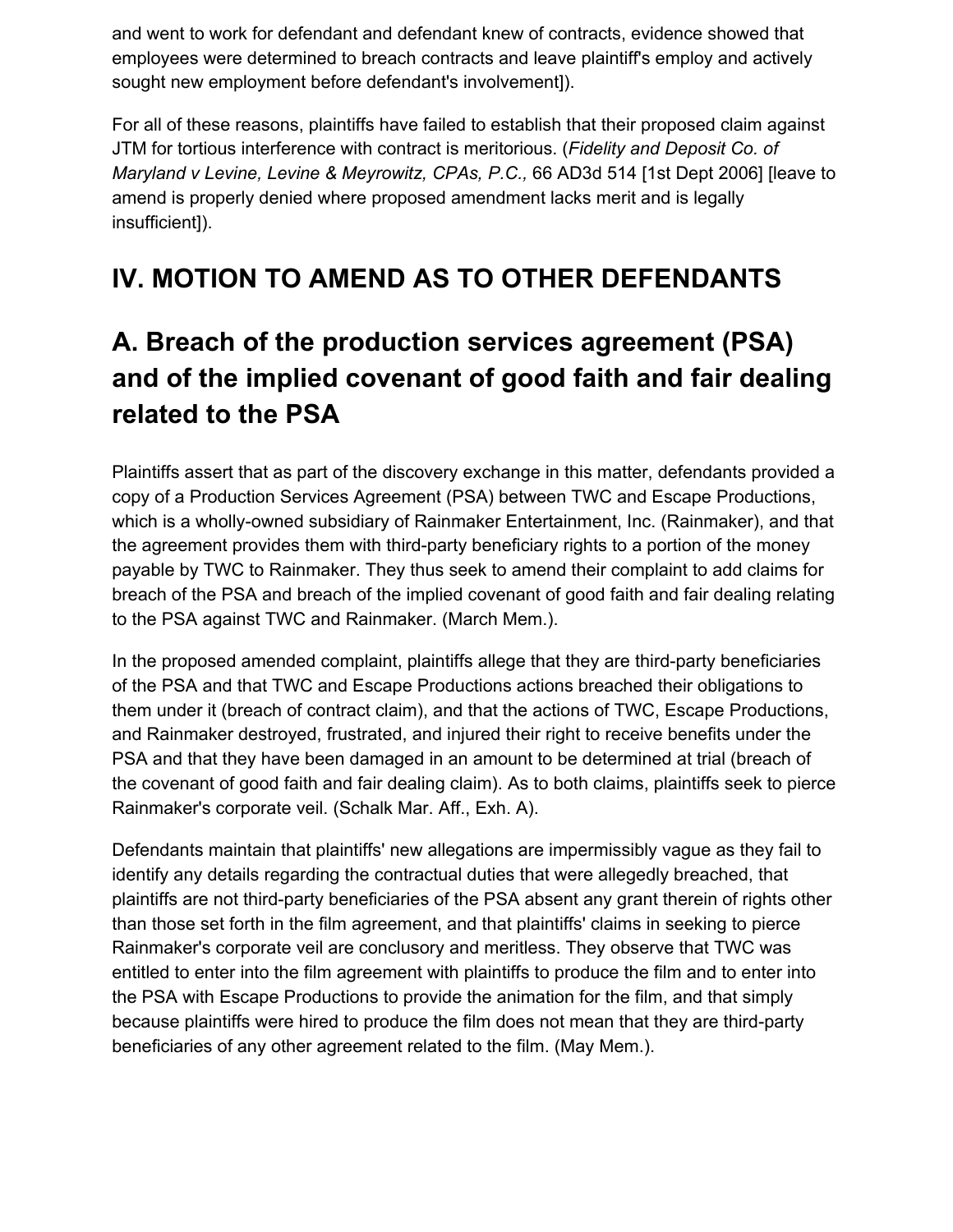In reply, plaintiffs argue that the PSA evinces an intent to benefit them, and that their allegations are sufficient to pierce the corporate veil. (Reply Mem.).

Here, plaintiffs fail to specify what duties were owed it under the PSA, how the PSA was breached, and how they have been damaged. (*See Marino v Vunk,* 39 AD3d 339 [1st Dept 2007] [vague and conclusory allegations insufficient to sustain breach of contract cause of action]; *Is. Surgical Supply Co. v Allstate Ins. Co.,* 32 AD3d 824 [2d Dept 2006] [complaint properly dismissed as allegations were vague, conclusory and indefinite as to alleged breaches of contracts]; *Krouner v Travis,* 290 AD2d 917 [3d Dept 2002] [motion to amend to add breach of contract claim properly denied as plaintiff offered only conclusory allegations to support claims and demonstrate their merits]). They also fail to allege, other than conclusorily, that the PSA was intended to benefit them. (*Mandarin Trading Ltd. v Wildenstein,* 16 NY3d 173 [2011] [plaintiff must establish existence of valid and binding contract between other parties, that contract was intended for its benefit, and that benefit to it is sufficiently immediate to indicate that contracting parties assumed duty to compensate plaintiff if benefit lost]; *Levine v Harriton & Furrer, LLP,* 92 AD3d 1176 [3d Dept 2012] [no contract in retainer agreement indicating that it was intended to furnish defendant with any benefit other than legal fees that might incidentally be gained and nothing supported assumption of duty to compensate it if fees were not gained]; *IMS Engineers-Architects, P.C. v State,* 51 AD3d 1355 [3d Dept 2008], *lv denied* 11 NY3d 706 [claimant failed to identify any provision in contracts that contains language evincing intent to benefit it beyond its status as incidental beneficiary]; *Regatta Condominium Assn. v Vil. of Mamaroneck,* 303 AD2d 739 [2d Dept 2003] [plaintiff pleaded no facts or circumstances that would support finding that it was more than mere incidental beneficiary of contract]; *LaSalle Nat. Bank v Ernst & Young LLP,* 285 AD2d 101 [1st Dept 2001] [non-party to contract must be intended, and not merely incidental, beneficiary and parties' intent to benefit it must be apparent from face of contract]).

Plaintiffs' allegations are also insufficient to state a claim to pierce Rainmaker's corporate veil absent any substantial claim that Rainmaker used its domination over Escape Productions to commit a fraud or wrong against plaintiffs, resulting in their injury, especially in light of plaintiffs' failure to allege sufficiently how the PSA was breached. (*See E. Hampton Union Free School Dist. v Sandpebble Builders, Inc.,* 16 NY3d 775 [2011] [motion to amend correctly denied as plaintiff failed to allege any facts indicating that corporate owner engaged in acts amounting to abuse or perversion of corporate form]; *Cobalt Partners, LP v GSC Cap. Corp.,* 97 AD3d 35 [1st Dept 2012] [in order to pierce corporate veil, party must show that company's owner exercised compete domination of company in respect to transaction at issue and that such domination was used to commit fraud or wrong against plaintiff that resulted in plaintiff's injury]; *Albstein v Elany Contr. Corp.,* 30 AD3d 210 [1st Dept 2006], *lv denied* 7 NY3d 712 [plaintiff did not allege sufficiently that corporate form was used to commit fraud against her]).

Plaintiffs have thus failed to establish that these proposed claims are meritorious.